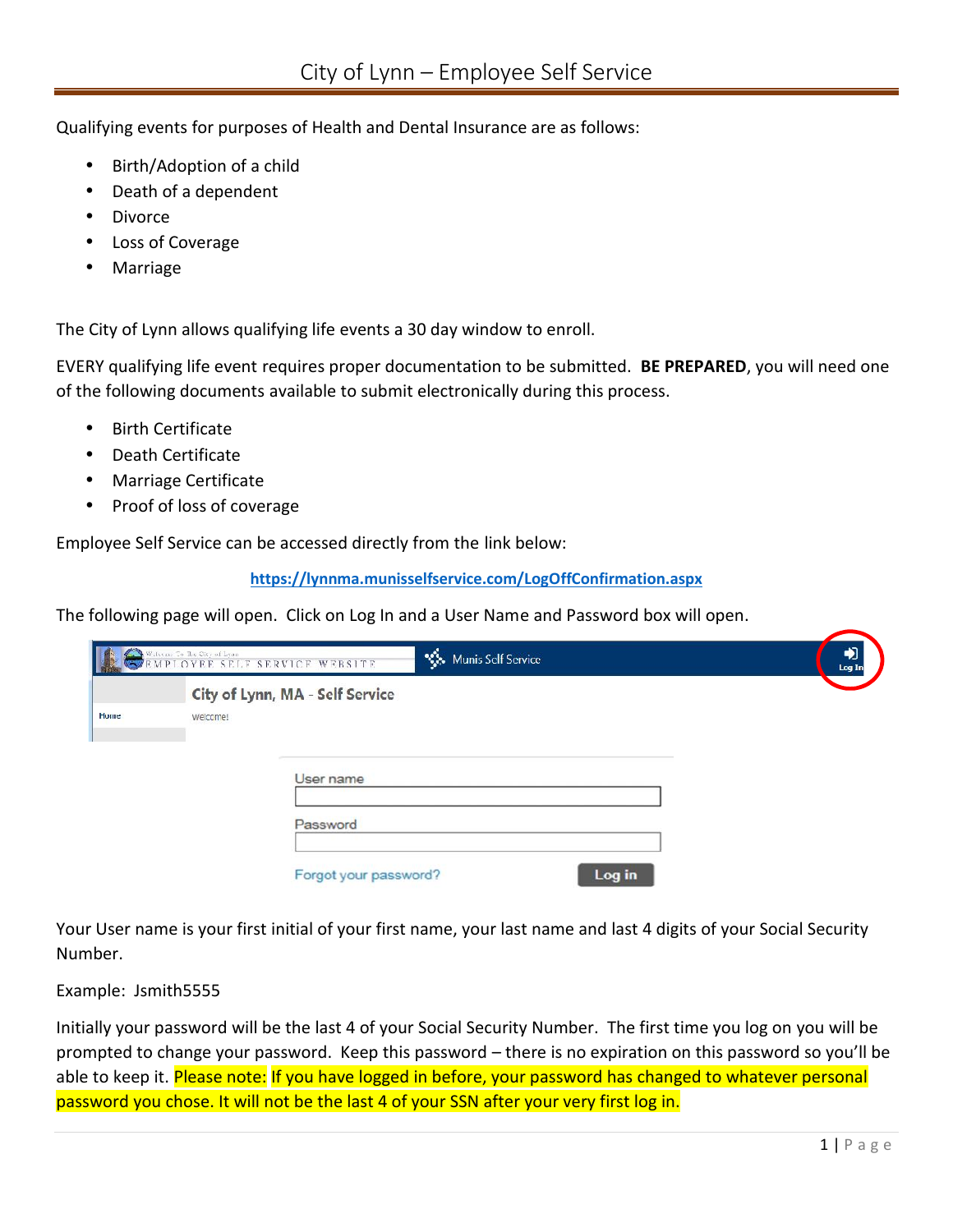If you are locked out after a number of incorrect attempts, please contact your Personnel Department to reset your account.

|      | Welcome To The City of Lynn |                                     | Home |  |
|------|-----------------------------|-------------------------------------|------|--|
|      |                             | EMPLOYEE SELF SERVICE WEBSITE       |      |  |
| Home | Login                       |                                     |      |  |
|      |                             | User name<br>jsmith5555             |      |  |
|      |                             | Password                            |      |  |
|      |                             | <br>Log in<br>Forgot your password? |      |  |
|      |                             |                                     |      |  |
|      |                             |                                     |      |  |
|      |                             |                                     |      |  |

Enter your user name and password and click on Log in.

Please note: If you have already changed your initial password to a personal password, please skip to page 3.

You will then be prompted with the below screen to change your password.

Your new password needs to be at least 8 characters long, contain at least 1 number and contain at least one uppercase character and one lowercase character.

|      |                             |                                                                                                                                                                                                                                                                                                                                 | and a lot of the state where the most | <b>Contract and unbilistenzions memorians</b> | $s = -y$ |
|------|-----------------------------|---------------------------------------------------------------------------------------------------------------------------------------------------------------------------------------------------------------------------------------------------------------------------------------------------------------------------------|---------------------------------------|-----------------------------------------------|----------|
|      | Welcome To The City of Lynn |                                                                                                                                                                                                                                                                                                                                 |                                       | EMPLOYEE SELF SERVICE WEBSITE                 | Home     |
| Home | Login                       | Before proceeding you must change your password.<br>New password must be at least 8 characters long, contain at<br>least 1 numeric character and contain at least one uppercase<br>character and one lowercase character.<br>Current password<br>New password<br>Password strength<br>Confirm new password<br>New password hint | Unacceptable<br>Cancel<br>Change      |                                               |          |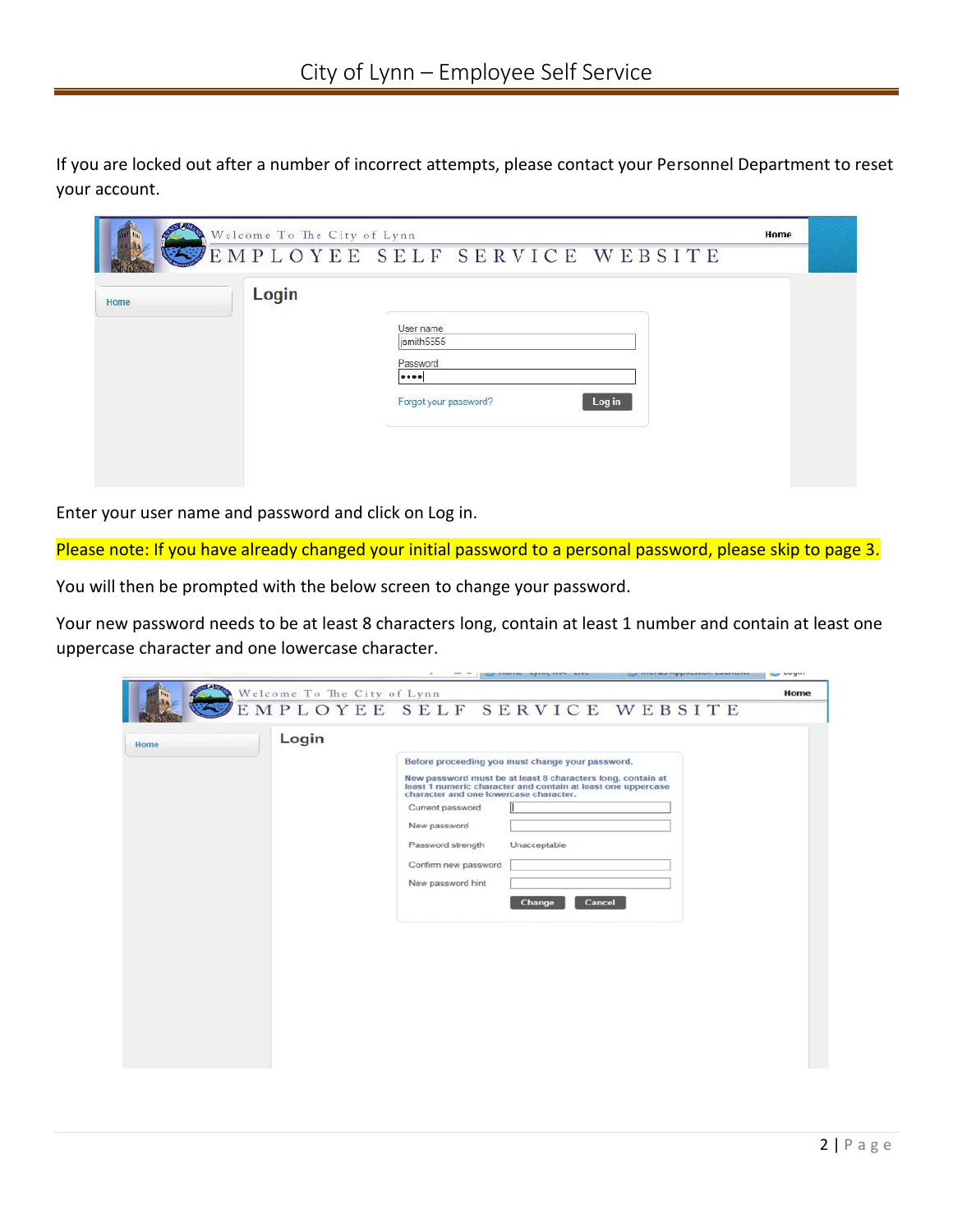|      |       |                                                                                                                                              |                                                                                                                                                                                                                                                         | Senior Services |
|------|-------|----------------------------------------------------------------------------------------------------------------------------------------------|---------------------------------------------------------------------------------------------------------------------------------------------------------------------------------------------------------------------------------------------------------|-----------------|
|      |       |                                                                                                                                              | $\frac{ {\rm Welcome~To~The~City~of~Lynn} } { {\rm E~M~P~L~O~Y~E~E~~S~E~L~F ~~S~E~R~V~I~C~E ~~W~E~B~S~I~T~E} }$                                                                                                                                         | Home            |
| Home | Login | character and one lowercase character.<br>Current password<br>New password<br>Password strength<br>Confirm new password<br>New password hint | Before proceeding you must change your password.<br>New password must be at least 8 characters long, contain at<br>least 1 numeric character and contain at least one uppercase<br><br><br>Acceptable<br><br>Patriots<br>$_{\rm x}$<br>Cancel<br>Change |                 |

Note that a password hint is required to be filled out in case you forget your password it will be emailed to you.



Click on **Benefits** on the left hand side of your screen:

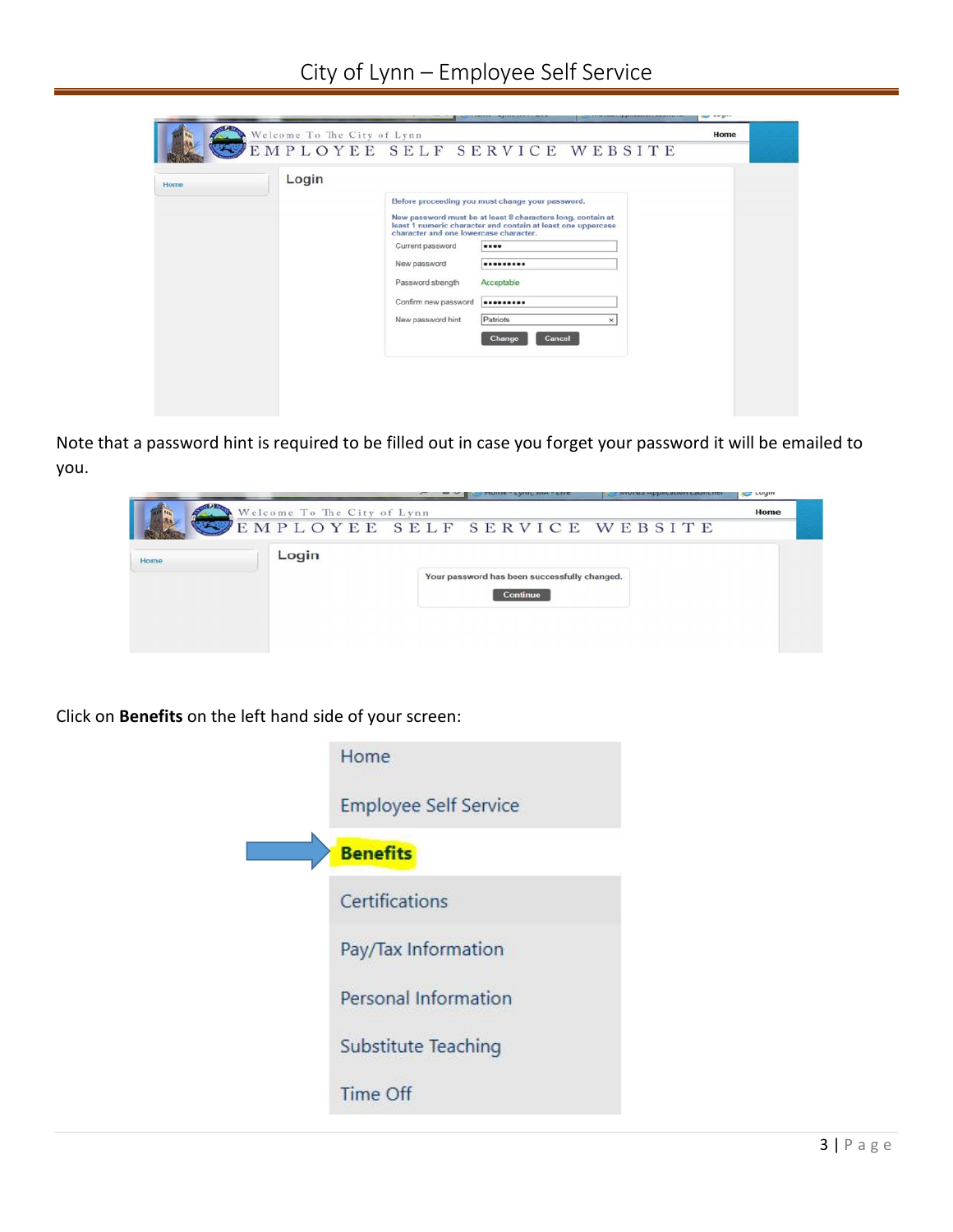## Here, you will click the **Report/View Life Events**

| <b>Benefits</b>               |                                                                        |                         |
|-------------------------------|------------------------------------------------------------------------|-------------------------|
| <b>Current Year Elections</b> |                                                                        | Report/View Life Events |
| <b>Benefit</b>                | <b>Current Election</b>                                                |                         |
| <b>HEALTH INSURANCE</b>       | HEALTH - HMO - FAMILY - (SCHOOL)<br>\$174.86   details                 |                         |
| <b>DENTAL INSURANCE</b>       | DENTAL - ALTUS - LOW PLAN - INDIVIDUAL - (SCHOOL)<br>\$15.26   details |                         |

## Select the drop down arrow to choose your life event.

|                            | You have no pending life events. |  |
|----------------------------|----------------------------------|--|
| <b>Report a Life Event</b> |                                  |  |
| Life event                 |                                  |  |
| <b>Effective date</b>      | 6/25/2020                        |  |

You will be prompted to attach the required documentation (PDF/Word file). Click the Browse button and select your file.

| You have no pending life events. |                                       |        |
|----------------------------------|---------------------------------------|--------|
| <b>Report a Life Event</b>       |                                       |        |
| Life event                       | $\checkmark$<br><b>BIRTH OF CHILD</b> |        |
| <b>Required documentation</b>    | Attachments:                          | Browse |
|                                  | <b>BIRTH/ADOPTION CERTIFICATE</b>     |        |
| <b>Effective date</b>            | 6/25/2020                             |        |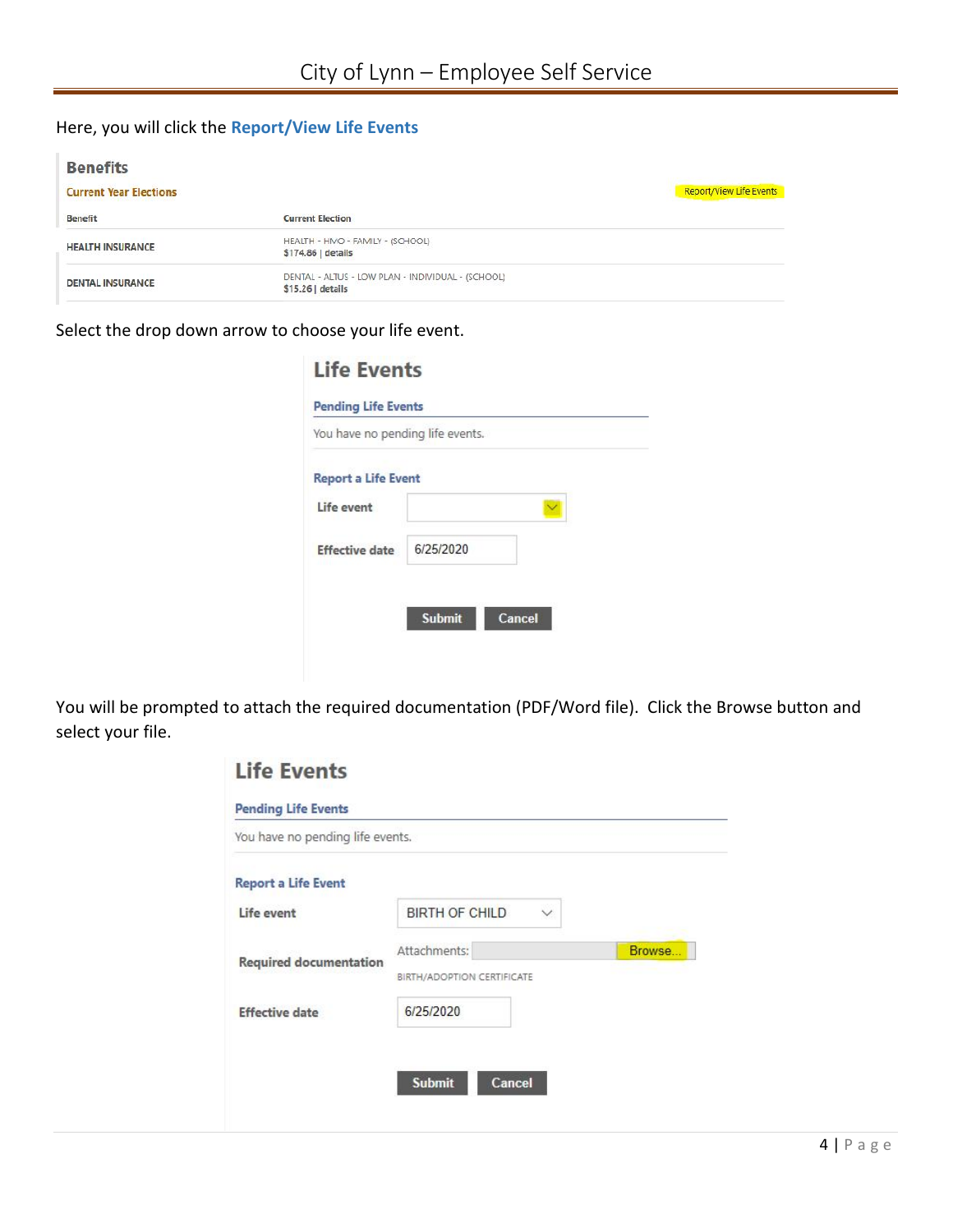## Enter the Effective date of the life event and then click submit

| Timmy's Birth Certificate.pdf<br>Remove |
|-----------------------------------------|
|                                         |
|                                         |

Once you click "**Submit**", you will be directed to a confirmation and be able to view your life events.

| <b>Pending Life Events</b> |               |                       |                          |                  |
|----------------------------|---------------|-----------------------|--------------------------|------------------|
| Code                       | Description   | <b>Effective Date</b> | <b>Election End Date</b> | <b>Status</b>    |
| <b>BIRT</b>                | BIRTH OF CHID | 6/4/2020              | 7/4/2020                 | <b>SURMITTED</b> |

At this point you have submitted your request for a qualifying event to Personnel/Human Resources for review. Once they have approved the request, you will receive notification and you can continue with these directions.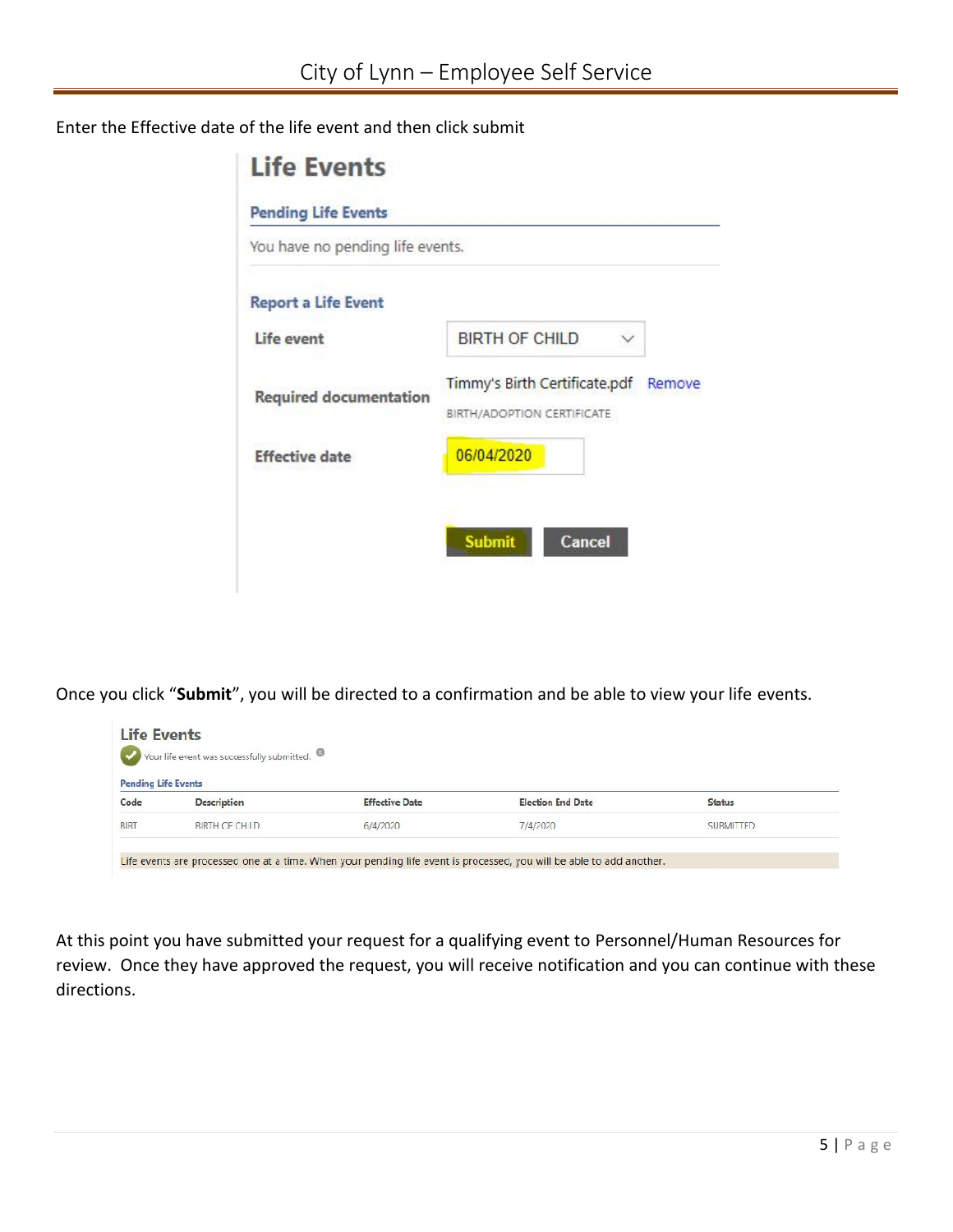Log into ESS and click on **"Benefits"**

### **You have until the date indicated to make and submit your elections.**

Here, you can make your elections for Health and Dental Insurance. This screen shows what options you are currently enrolled in in the "**Current Election**" column, as well as what you plan to enroll in for FY2021, "**Current Election Changes**."

|                                             | <b>Benefits</b>                   |                                                                                                                                                  |                                 |                                                                                                                                                          |
|---------------------------------------------|-----------------------------------|--------------------------------------------------------------------------------------------------------------------------------------------------|---------------------------------|----------------------------------------------------------------------------------------------------------------------------------------------------------|
| Home                                        | <b>Life Event Benefit Changes</b> |                                                                                                                                                  |                                 |                                                                                                                                                          |
| Employee Self Service                       |                                   |                                                                                                                                                  |                                 | Because of a qualifying life event, you can make changes to your benefits until 7/4/2020. If you make any changes, please click "Continue" to review and |
| <b>Benefits</b>                             | submit them.                      |                                                                                                                                                  |                                 |                                                                                                                                                          |
| Certifications                              | Benefit                           | <b>Current Election</b>                                                                                                                          | <b>Current Election Changes</b> |                                                                                                                                                          |
| Pay/Tax Information                         | <b>HEALTH INSURANCE</b>           | ILALTII IIMO FAMILY (SCHOOL)<br>$$174.86$ details                                                                                                | Election Not Made               | Decline benefit   No changes   Make New Election                                                                                                         |
| Personal Information<br>Substitute leaching | <b>DENTAL INSURANCE</b>           | DENTAL - ALTUS - LOW PLAN - INDIVIDUAL -<br>$(SC=OO1)$<br>$$15.26$ details                                                                       | Flection Not Made               | Decline benefit   No changes   Make New Election                                                                                                         |
| 1 me Utt                                    |                                   |                                                                                                                                                  |                                 | <b>Continue</b>                                                                                                                                          |
|                                             |                                   | All costs are per pay period. Your estimated total cost per pay period is \$0.00. The paycheck simulator can show how this effects your net pay. |                                 |                                                                                                                                                          |

### Let's start with Health Insurance!

**If you no longer want Health Insurance** you can Click "**Decline Benefit**." **Please Note: if you select this option, your health insurance will be cancelled!**

| <b>Benefit</b>          | <b>Current Election</b>                                     | <b>New Election</b>      |                                                  |
|-------------------------|-------------------------------------------------------------|--------------------------|--------------------------------------------------|
| <b>HEALTH INSURANCE</b> | HEAITH - HARVARD HMO INDIVIDUAL (CITY)<br>\$51.70   details | <b>Election Not Made</b> | Decline benefit   No changes   Make New Election |

If you are happy with your Health Insurance and do not want to change plans, you can click "**No Changes**."

| <b>Benefit</b>          | <b>Current Election</b>                                    | <b>New Election</b>      |                                                  |
|-------------------------|------------------------------------------------------------|--------------------------|--------------------------------------------------|
| <b>HEALTH INSURANCE</b> | HEALTH - HARVARD HMO INDIVIDUAL (CITY)<br>$$51.70$ details | <b>Election Not Made</b> | Decline benefit   No changes   Make New Election |

If you want to change your Health Insurance Plan, please click on "**Make New Election**."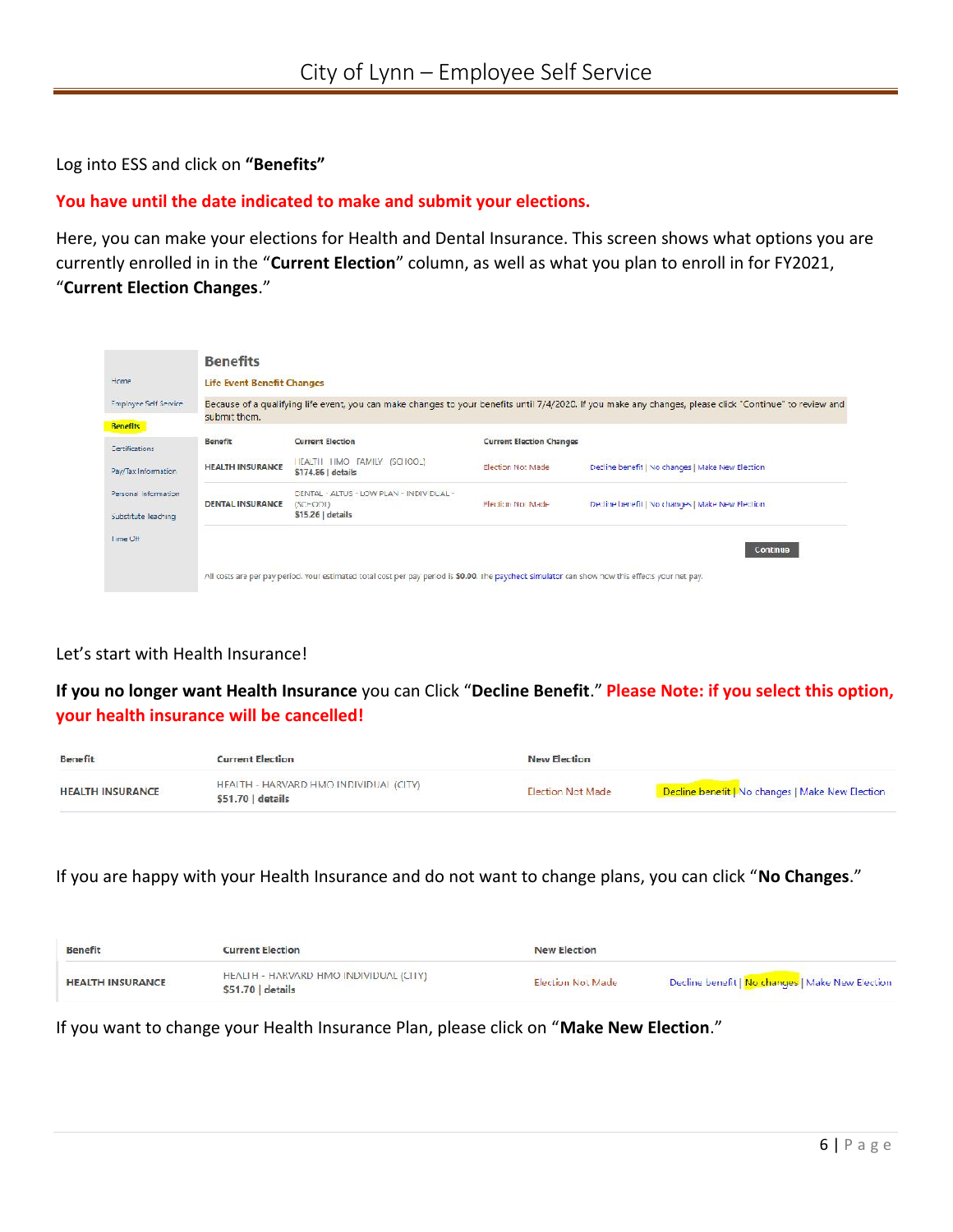# **City of Lynn – Employee Self Service**

| <b>Benefit</b>          | <b>Current Election</b>                                   | <b>New Election</b>      |                                                  |
|-------------------------|-----------------------------------------------------------|--------------------------|--------------------------------------------------|
| <b>HEALTH INSURANCE</b> | HEALTH - HARVARD HMO INDIVIDUAL (CITY)<br>\$51.70 details | <b>Election Not Made</b> | Decline benefit   No changes   Make New Election |

When you click "**Make New Election**", the following screen appears.

*(Please note all of the options listed below say (CITY). If you are logging in as a School Department employee, you will see (SCHOOL) instead of (CITY) in each of the plan names below. Pay Period Costs will also vary for Schools as you make 38 payments per year and City employees make 48 payments per year.)*

# **Benefits HEALTH INSURANCE**

| Choose one or decline.                                                                                                                                                            |
|-----------------------------------------------------------------------------------------------------------------------------------------------------------------------------------|
| HEALTH - HARVARD HMO INDIVIDUAL (CITY)<br>Annual Costs: Employee Cost \$2,859.36 / Employer Cost \$8,577.60<br>Pay Period Costs: Employee Cost \$59.57 / Employer Cost \$178.70   |
| HEALTH - HARVARD HMO FAMILY (CITY)<br>Annual Costs: Employee Cost \$7,656.00 / Employer Cost \$22,967.52<br>Pay Period Costs: Employee Cost \$159.50 / Employer Cost \$478.49     |
| HEALTH - HARVARD PPO INDIVIDUAL (CITY)<br>Annual Costs: Employee Cost \$5,605.92 / Employer Cost \$13,080.96<br>Pav Period Costs: Employee Cost \$116.79 / Employer Cost \$272.52 |
| HEALTH - HARVARD PPO FAMILY (CITY)<br>Annual Costs: Employee Cost \$15,049.44 / Employer Cost \$35,114.88<br>Pay Period Costs: Employee Cost \$313.53 / Employer Cost \$731.56    |
| I Decline                                                                                                                                                                         |
| <b>Continue</b><br>Cancel                                                                                                                                                         |

Select the Plan you would like to enroll in and then click "**Continue**."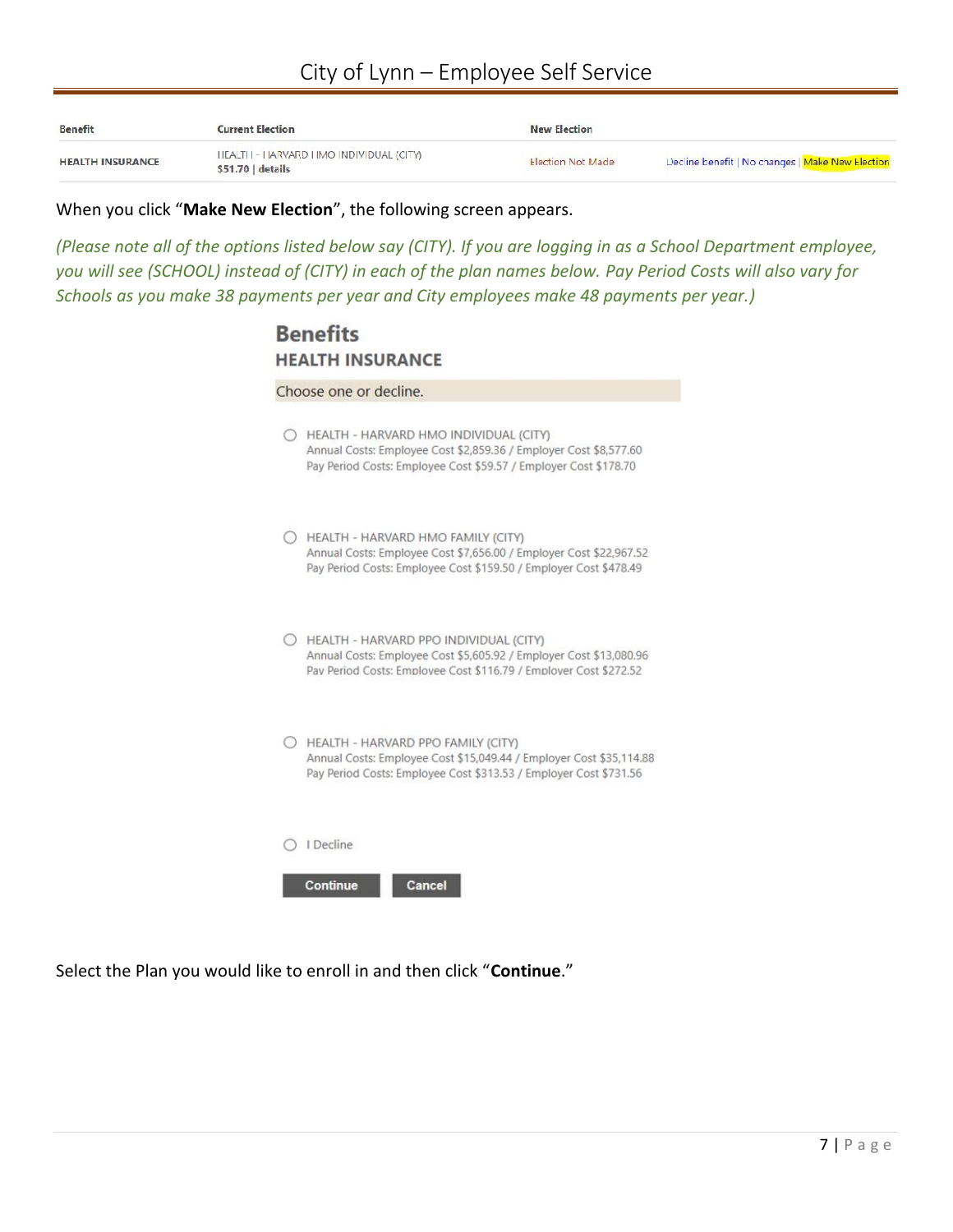If you are enrolling in a Family Plan, you will need to add **ALL** of your dependents.

HEALTH - HARVARD HMO FAMILY (CITY) Annual Costs: Employee Cost \$7,656.00 / Employer Cost \$22,967.52 Pay Period Costs: Employee Cost \$159.50 / Employer Cost \$478.49

Click "**Add New Dependent**."



Fill in all required info and then click "**OK**." (Please note someone from Administration will be emailing you for detailed info about your Primary Care Provider before approving your enrollment.)

| First name *                                   | George                    |              |
|------------------------------------------------|---------------------------|--------------|
| Middle initial                                 | M                         |              |
| Last name *                                    | <b>Banks</b>              |              |
| Suffix                                         |                           |              |
| Date of birth *                                | 8/21/2015                 |              |
| Gender                                         | MAIF $\vee$               |              |
| <b>Kelationship *</b>                          | <b>CHILD</b>              | $\checkmark$ |
| SSN # (include dashes)                         | 123-45-6789               |              |
| LIST PCP NAME,                                 |                           |              |
| <b>ADDRESS AND</b><br>PHONE NUMBER<br>$HFRF$ * | Alex Jamieson<br>$\times$ |              |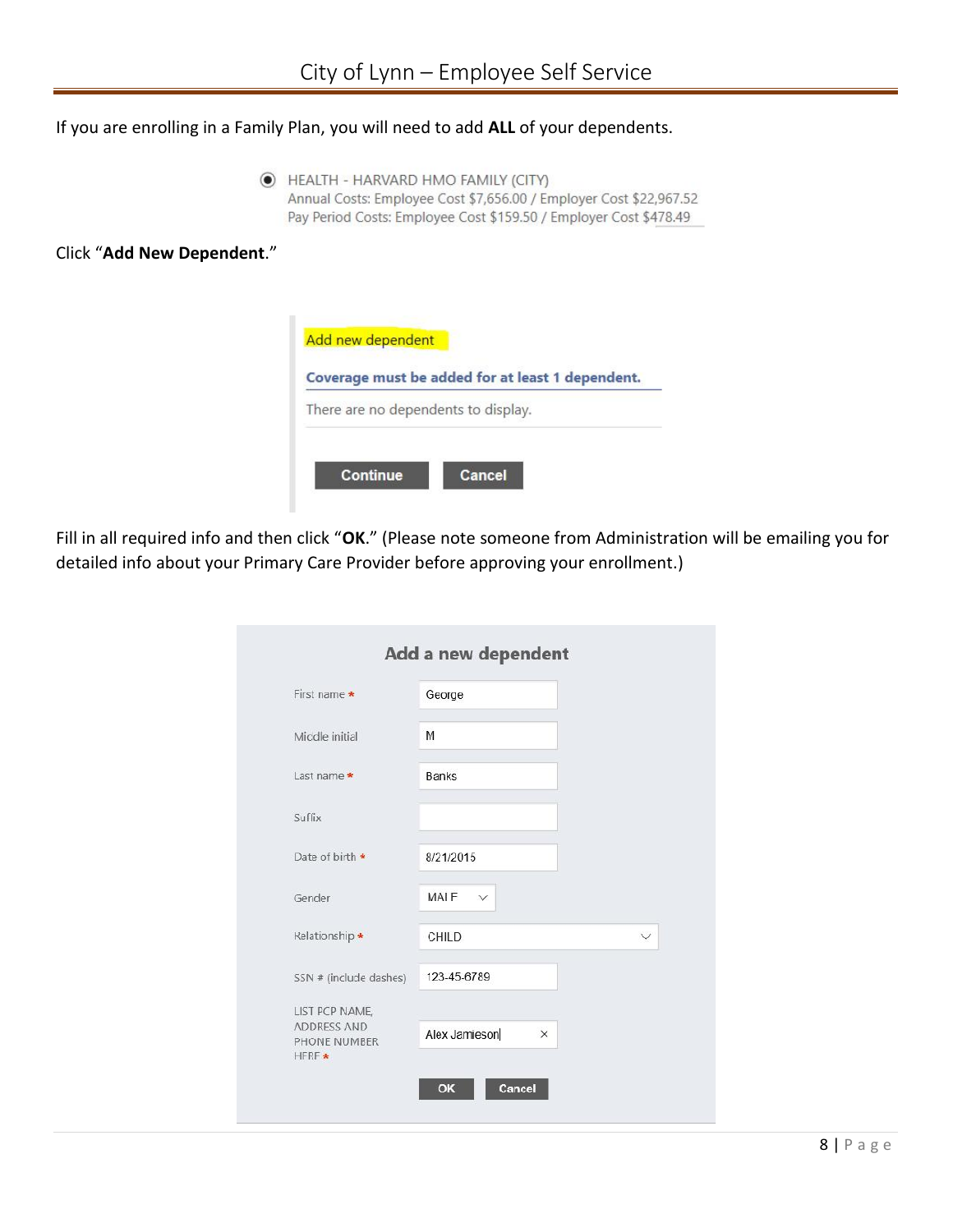Once all of your dependents are listed in this area, please click "**Continue**."

| Coverage can be added for additional dependents. |               |                 |  |
|--------------------------------------------------|---------------|-----------------|--|
| Name                                             | Date of Birth |                 |  |
| George M Banks                                   | 8/21/2015     | Change   Delete |  |

This should bring you back to the original Open Enrollment Screen. Now you will see **Current Election Changes** listed for Health Insurance. In this example, I went from an Individual HMO Plan to a Family HMO Plan.



All costs are per pay period. Your estimated total cost per pay period is \$174.86. The paycheck simulator can show how this effects your net pay.

### Next up, Dental Insurance!

**If you no longer want Dental Insurance**, you can Click "**Decline Benefit**." **Please Note: if you select this option, you will be cancelling your Dental Insurance!**

| <b>DENTAL INSURANCE</b> | DENTAL ALTUS INDIVIDUAL LOW PLAN (CITY)<br>$$11.15$ details | <b>Election Not Made</b> | Decline benefit   No changes   Make New Election |
|-------------------------|-------------------------------------------------------------|--------------------------|--------------------------------------------------|
|-------------------------|-------------------------------------------------------------|--------------------------|--------------------------------------------------|

### If you are happy with your Dental Insurance and do not want to change plans, you can click "**No Changes**."

| <b>DENTAL INSURANCE</b><br>$$11.15$ details | DENTAL - ALTUS INDIVIDUAL LOW PLAN (CITY)<br><b>Election Not Made</b> | Decline benefit   No changes   Make New Election |
|---------------------------------------------|-----------------------------------------------------------------------|--------------------------------------------------|
|---------------------------------------------|-----------------------------------------------------------------------|--------------------------------------------------|

If you want to change your Dental Insurance Plan, please click on "**Make New Election**."

| <b>DENTAL INSURANCE</b> | DENTAL - ALTUS INDIVIDUAL LOW PLAN (CITY)<br>\$11.15   details | Flection Not Made | Decline benefit   No changes   Make New Flection |
|-------------------------|----------------------------------------------------------------|-------------------|--------------------------------------------------|
|                         |                                                                |                   | $9   P \text{age}$                               |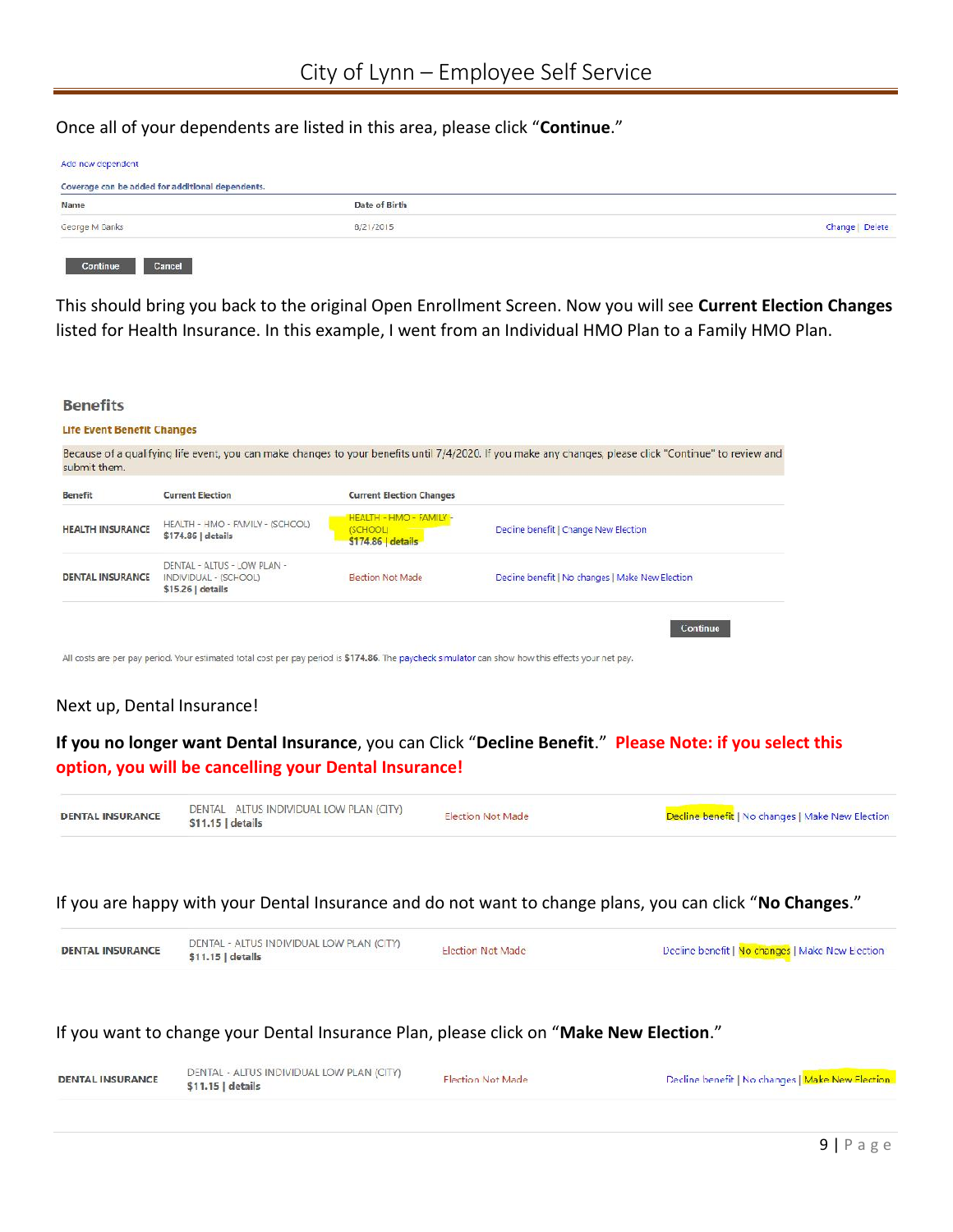When you click "**Make New Election**", the following screen appears.

|            | Choose one or decline                                                                                                                                                       |
|------------|-----------------------------------------------------------------------------------------------------------------------------------------------------------------------------|
|            | DENTAL - ALTUS INDIVIDUAL LOW PLAN (CITY)<br>Annual Costs: Employee Cost \$579.80 / Employer Cost \$0.00<br>Pay Period Costs: Employee Cost \$11.15 / Employer Cost \$0.00  |
| $\bigcirc$ | DENTAL - ALTUS INDIVIDUAL HIGH PLAN (CITY)<br>Annual Costs: Employee Cost \$673.92 / Employer Cost \$0.00<br>Pay Period Costs: Employee Cost \$12.96 / Employer Cost \$0.00 |
|            | DENTAL - ALTUS FAMILY LOW PLAN (CITY)<br>Annual Costs: Employee Cost \$1,615.12 / Employer Cost \$0.00<br>Pay Period Costs: Employee Cost \$31.06 / Employer Cost \$0.00    |
|            | DENTAL - ALTUS FAMILY HIGH PLAN (CITY)<br>Annual Costs: Employee Cost \$1,968.20 / Employer Cost \$0.00<br>Pay Period Costs: Employee Cost \$37.85 / Employer Cost \$0.00   |
|            | I Decline                                                                                                                                                                   |

In this example, I am selecting a Family Plan. It has pulled the dependents I listed under my Health Insurance already, you just need to click on each of your dependents in the drop down and click "**Add Coverage**."

| Coverage must be added for at least 1 dependent.                                                                                                                          |  |                                  |
|---------------------------------------------------------------------------------------------------------------------------------------------------------------------------|--|----------------------------------|
| I Decline<br><b>BANKS, GEORGE M</b>                                                                                                                                       |  | Add coverage   Add new dependent |
| DENTAL - ALTUS FAMILY HIGH PLAN (CITY)<br>Annual Costs: Employee Cost \$1,968.20 / Employer Cost \$0.00<br>Pay Period Costs: Employee Cost \$37.85 / Employer Cost \$0.00 |  |                                  |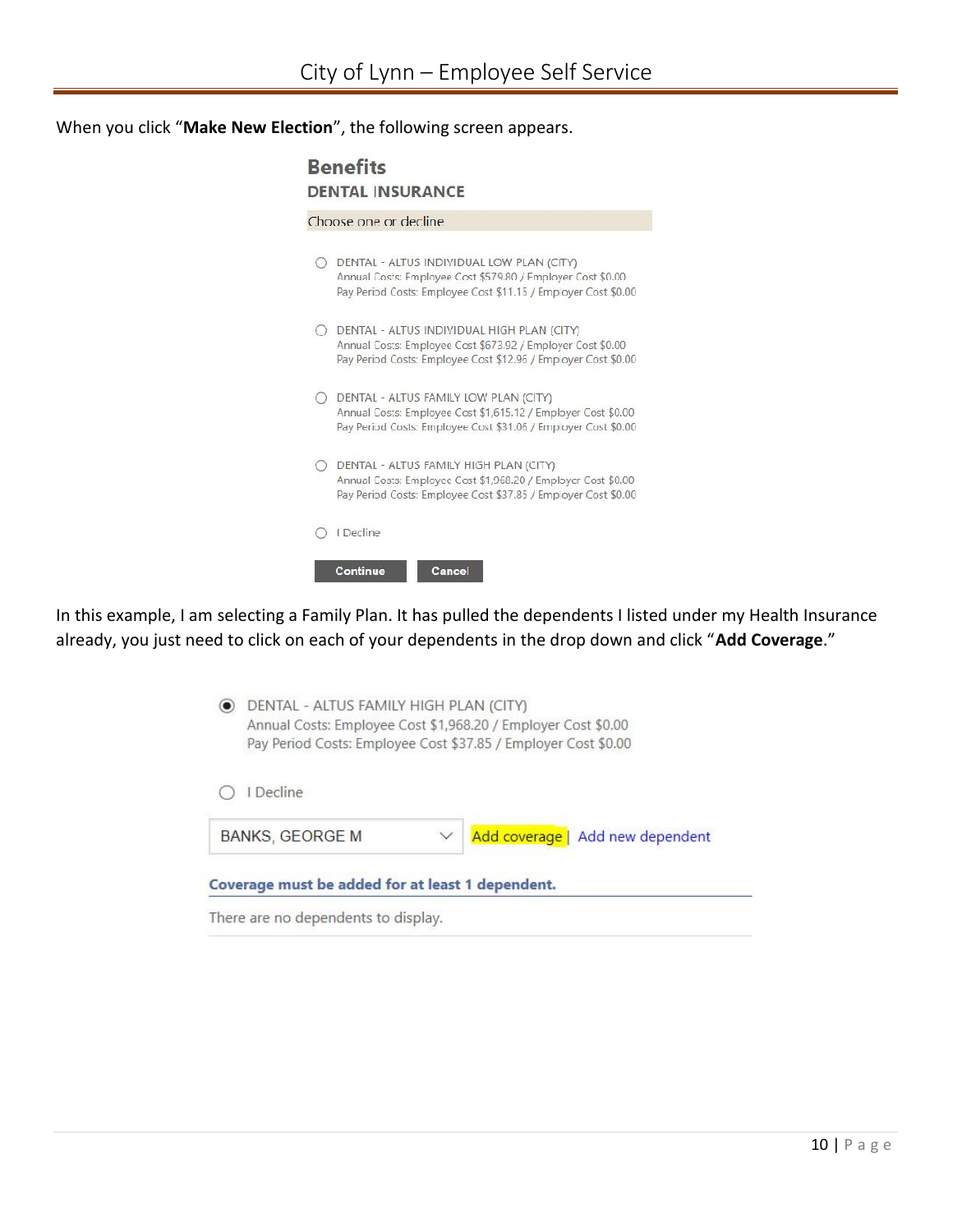| First name *           | <b>GEORGE</b>     | × |   |
|------------------------|-------------------|---|---|
| Middle initial         | M                 |   |   |
| Last name *            | <b>HANKS</b>      |   |   |
| Suffix                 |                   |   |   |
| Date of birth *        | 8/21/2015         |   |   |
| Gender                 | $MAIF \quad \lor$ |   |   |
| Relationship *         | <b>CHILD</b>      |   | V |
| SSN # (include dashes) | XXX-XX-XXXX       |   |   |

Confirm the information included in the required fields and click "**OK.**"

Once all of your dependents are listed in this area, please click "**Continue**."

| Add new dependent<br>Coverage can be added for additional dependents. |               |                 |
|-----------------------------------------------------------------------|---------------|-----------------|
| Name                                                                  | Date of Birth |                 |
| <b>GEORGE M BANKS</b>                                                 | 8/21/2015     | Change   Delete |
|                                                                       |               |                 |

This should bring you back to the original Open Enrollment Screen. Now you will see a **Current Election Changes** listed for both Health Insurance and Dental Insurance. In this example, I kept my family plan, just adding my new baby as a dependent and then went from an Individual Low Dental Plan to a Family Low Dental Plan. If this all looks correct to you, please click "**Continue**." If anything looks wrong, click on "**Change New Election**" and edit anything you need to.

#### **Benefits**

#### **Life Event Benefit Changes**

| submit them.            |                                                                          |                                                                       |                                       |  |
|-------------------------|--------------------------------------------------------------------------|-----------------------------------------------------------------------|---------------------------------------|--|
| <b>Benefit</b>          | <b>Current Election</b>                                                  | <b>Current Election Changes</b>                                       |                                       |  |
| <b>HEALTH INSURANCE</b> | HEALTH - HIVO - FAMILY - (SCHOOL)<br>\$174,86   details                  | HEALTH - HMO - FAMILY - (SCHOOL)<br>\$174.86   details                | Decline benefit   Change New Election |  |
| <b>DENTAL INSURANCE</b> | DENTAL - ALTUS - LOW PLAN -<br>INDIVIDUAL - (SCHOOL)<br>$$15.26$ details | DENTAL - ALTUS - LOW PLAN - FAMILY<br>$-(SCHOOL)$<br>$$42.50$ details | Decline benefit   Change New Election |  |